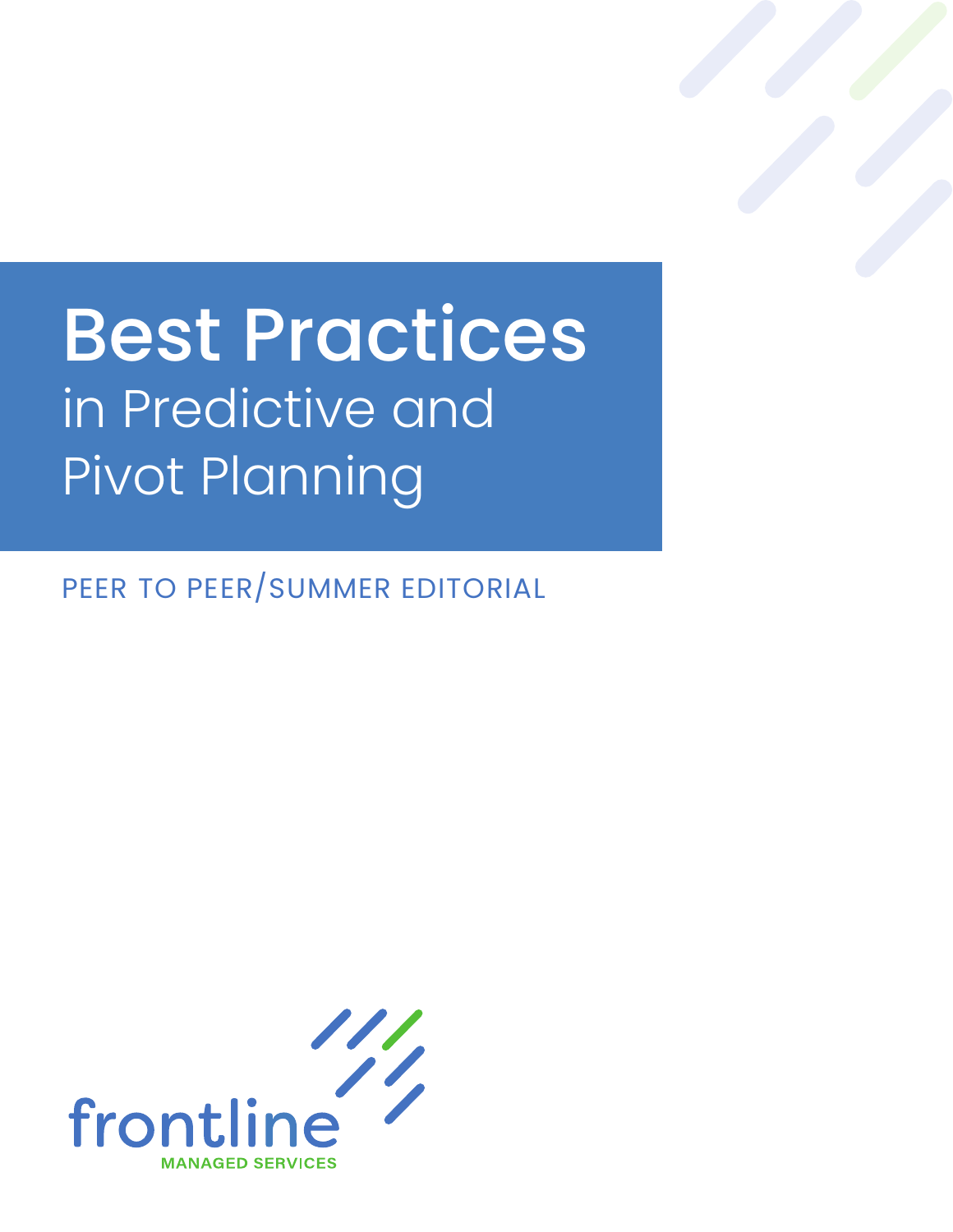## **PLANNING FOR THE FUTURE… Best Practices in Predictive Planning to Impact Technology Decisions**

Seelin Naidoo, CEO, Frontline Managed Services

Disruption, innovation, new market creation, value displacement. As International Legal Technology members, we are at the crux of many colliding legal, business and technology ideas that may be transformative, sustaining or even destructive to our firm's growth strategies. When we think about harnessing technology in our planning systems and firm cultures it may be useful to assess whether or not we have appropriate resources, partners and policies in place to conduct both Long Range Predictive Planning practices (cyclical, adaptive forecasting based on traditional and historical market conditions) and Pivot Planning competencies (proactive strategies and value networks to ensure enough flexibility to adapt based on unforeseen market and culture issues). Both types of legal technology planning are inherent in creating and sustaining organizational and practice success.

Let's take a look at both types of law firm approaches as related to planning and technology needs. Traditionally, law firm technology organizations have an annual planning process in place that includes Long Range Predictive Planning exercises such as an annual staffing plan to determine infrastructure, hosting, redundancy, hardware, software, and training needs. As part of this budgeting exercise, most firms also leverage software to predict annual revenues, expenses, accounts receivables and risk to the budget based on technology expansion and support. Ticketing systems, up/down time reports and other tracking tools allow for seasonal trend comparisons and real time data to help with storage and security needs on an annual basis.

The second type of planning, **Pivot Planning**, requires a new way of incorporating real time feedback into the technology planning process. Using data inputs from a broad spectrum of software tools and interdependent departments, nimble firms today meet unexpected demands for scalable and flex resourcing, data, storage and security by analyzing results on an ongoing basis. Rather than waiting for monthly or quarterly formal reports, leading firms have learned how to create a culture of constant feedback. Internal feedback about what's working, as well as, insights into what's not working allow managers to make smart decisions based on actionable data when Pivot Planning tools are utilized. Notice an uptick in Help Desk requests related to a new software rollout? See training logs shift towards case management video downloads? When iterative planning processes include mechanisms